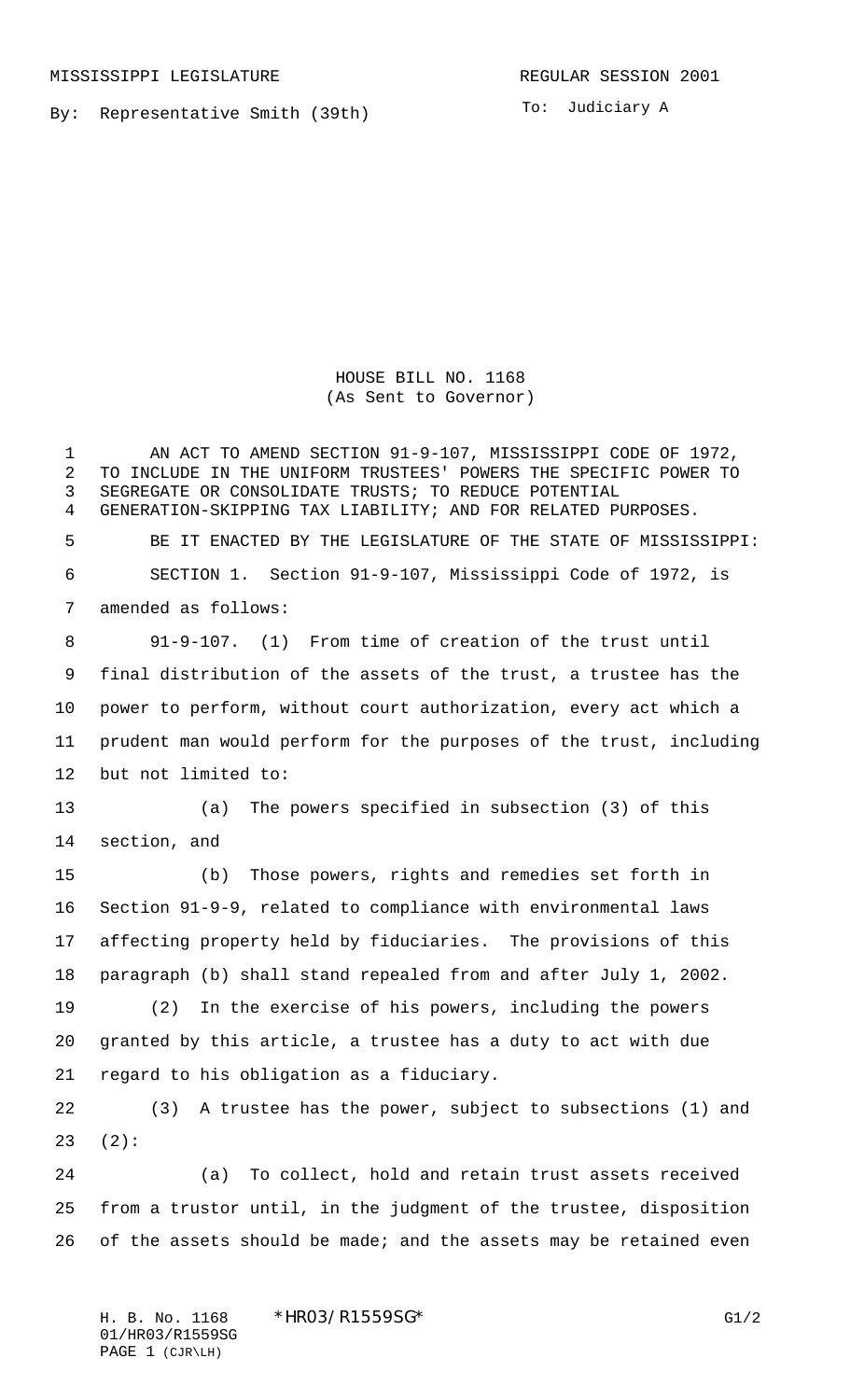though they include an asset in which the trustee is personally interested;

29 (b) To receive additions to the assets of the trust;

 (c) To continue or participate in the operation of any business or other enterprise, and to effect incorporation, dissolution or other change in the form of the organization of the business or enterprise;

 (d) To acquire an undivided interest in a trust asset in which the trustee, in any trust capacity, holds an undivided interest;

 (e) To invest and reinvest trust assets in accordance with the provisions of the trust or as provided by law;

 (f) To deposit trust funds in a bank, including a bank operated by the trustee;

 (g) To acquire or dispose of an asset, for cash or on credit, at public or private sale; and to manage, develop, improve, exchange, partition, change the character of, or abandon a trust asset or any interest therein; and to encumber, mortgage or pledge a trust asset for a term within or extending beyond the term of the trust, in connection with the exercise of any power vested in the trustee;

 (h) To make ordinary or extraordinary repairs or alterations in buildings, improvements or other structures; to demolish any improvements; to raze existing or erect new party walls, buildings or improvements;

 (i) To subdivide, develop or dedicate land to public use; or to make or obtain the vacation of plats and adjust boundaries; or to adjust differences in valuation on exchange or partition by giving or receiving consideration; or to dedicate easements to public use without consideration;

 (j) To enter for any purpose into a lease as lessor or lessee with or without option to purchase or renew for a term within or extending beyond the term of the trust;

H. B. No. 1168 \*HR03/R1559SG\* 01/HR03/R1559SG PAGE 2 (CJR\LH)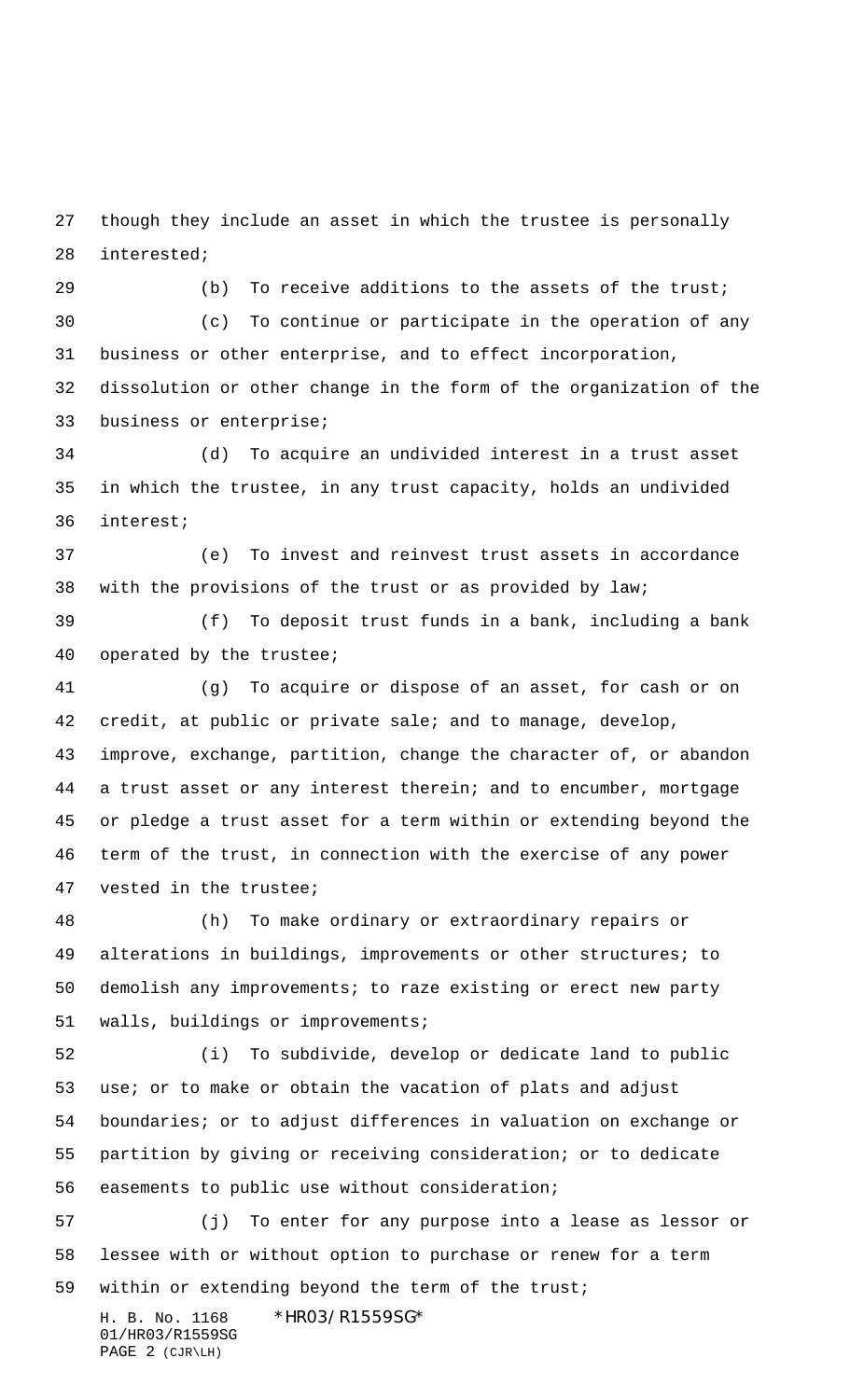(k) To enter into a lease or arrangement for exploration and removal of minerals or other natural resources, or enter into a pooling or unitization agreement;

 (l) To grant an option involving disposition of a trust asset, or to take an option for the acquisition of any asset; (m) To vote a security, in person or by general or

limited proxy;

 (n) To pay calls, assessments and any other sums chargeable or accruing against or on account of securities;

 (o) To sell or exercise stock subscription or conversion rights; to consent, directly or through a committee or other agent, to the reorganization, consolidation, merger, dissolution or liquidation of a corporation or other business enterprise;

 (p) To hold a security in the name of a nominee or in other form without disclosure of the trust, so that title to the security may pass by delivery, but the trustee is liable for any act of the nominee in connection with the stock so held;

 (q) To insure the assets of the trust against damage or loss, and the trustee against liability with respect to third persons;

 (r) To borrow money to be repaid from trust assets or 82 otherwise; to advance money for the protection of the trust and for all expenses, losses and liability sustained in the administration of the trust or because of the holding or ownership of any trust assets, for which advances with any interest the trustee has a lien on the trust assets as against the beneficiary;

87 (s) To pay or contest any claim; to settle a claim by 88 or against the trust by compromise, arbitration or otherwise; and to release, in whole or in part, any claim belonging to the trust 90 to the extent that the claim is uncollectible;

H. B. No. 1168 \*HR03/R1559SG\* 01/HR03/R1559SG PAGE 3 (CJR\LH)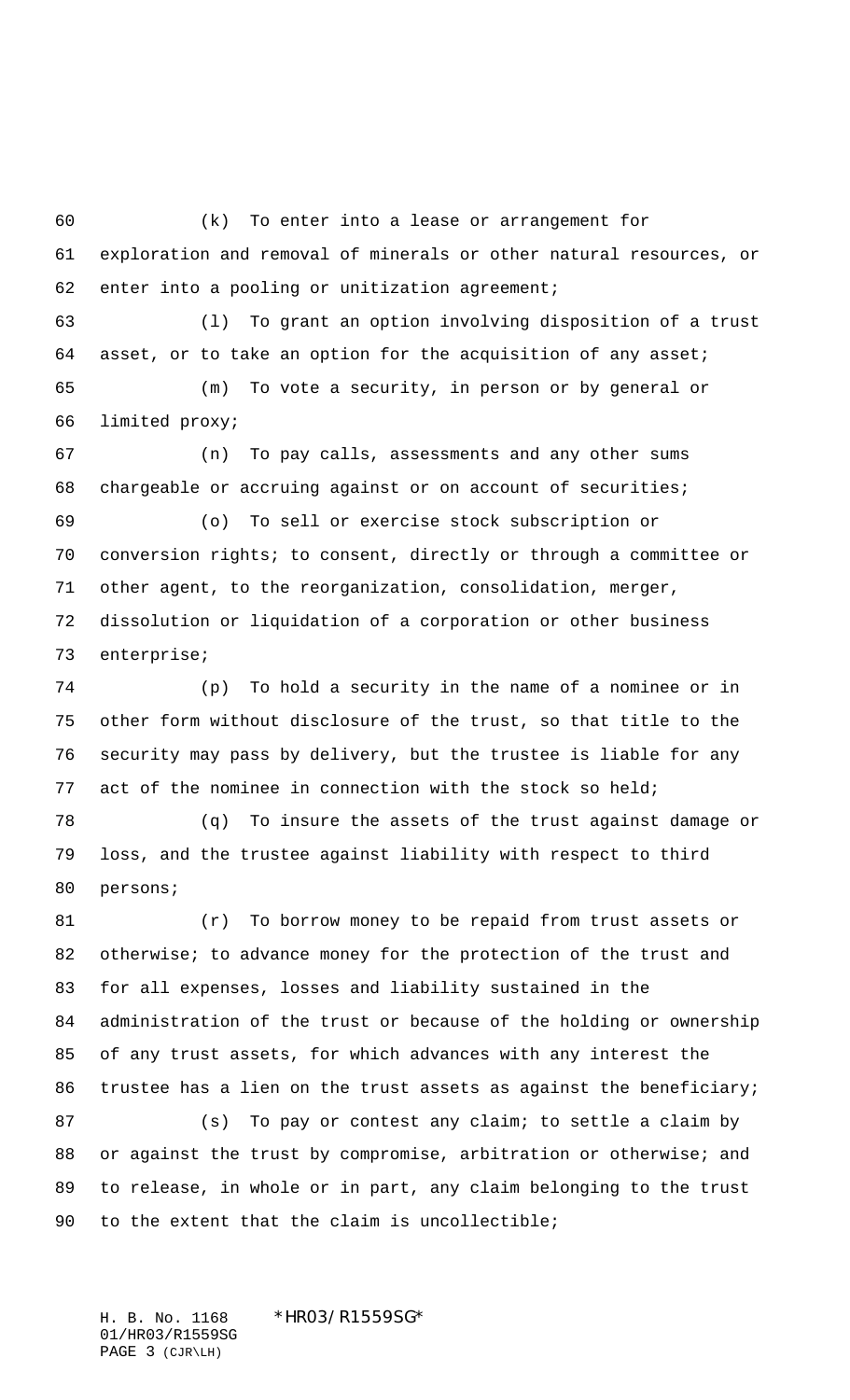(t) To pay taxes, assessments, compensation of the trustee, and other expenses incurred in the collection, care, 93 administration and protection of the trust;

 (u) To allocate items of income or expense to either trust income or principal, as provided by law, including creation of reserves out of income for depreciation, obsolescence or 97 amortization, or for depletion in mineral or timber properties;

 (v) To pay any sum distributable to a beneficiary under legal disability, without liability to the trustee, by paying the sum to the beneficiary or by using same for his benefit or by paying the sum for the use of the beneficiary either to a legal representative appointed by the court, or if none, to a relative or to an adult person with whom beneficiary is residing, who is believed to be reliable by trustee;

 (w) To effect distribution of property and money in divided or undivided interests and to adjust resulting differences in valuation;

 (x) To employ persons, including attorneys, auditors, investment advisors or agents, even if they are associated with the trustee, to advise or assist the trustee in the performance of his administrative duties; to act without independent investigation upon their recommendations; and instead of acting personally, to employ one or more agents to perform any act of administration, whether or not discretionary;

 (y) To prosecute or defend actions, claims or proceedings for the protection of trust assets and of the trustee in the performance of his duties;

 (z) To execute and deliver all instruments which will accomplish or facilitate the exercise of the powers vested in the trustee.

H. B. No. 1168 \*HR03/R1559SG\* 01/HR03/R1559SG PAGE 4 (CJR\LH) (4) If a trustee has determined that either (a) the market 122 value of a trust is less than One Hundred Fifty Thousand Dollars 123 (\$150,000.00) and that, in relation to the costs of administration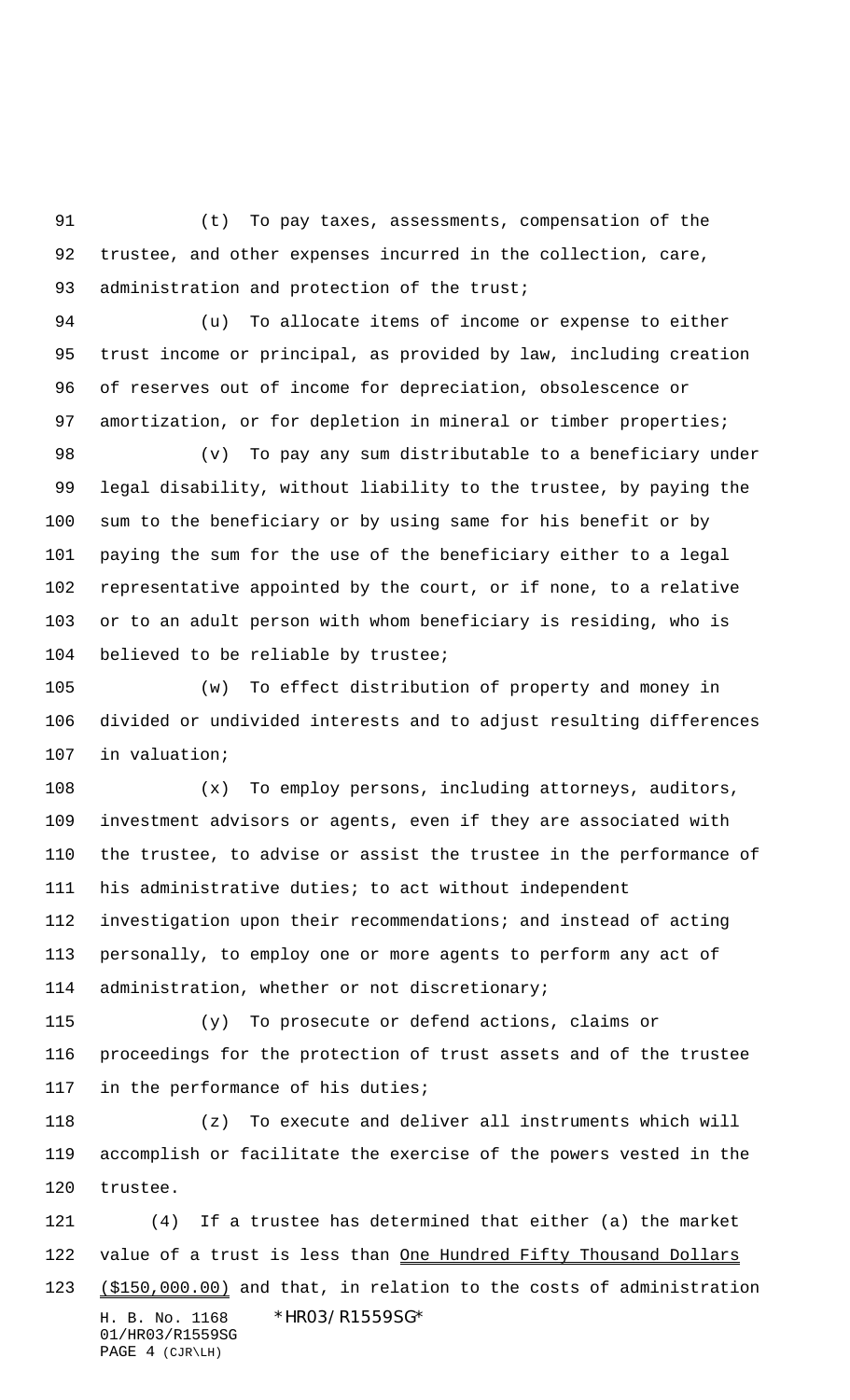of the trust, the continuance of the trust pursuant to its existing terms will defeat or substantially impair the 126 accomplishment of the purposes of the trust; or (b) the trust no longer has a legitimate purpose or that its purpose is being thwarted with respect to any trust in any amount; then the trustee may seek court approval to terminate the trust and the court, in its discretion, may approve such termination. In such a case, the court may provide for the distribution of trust property, including principal and undistributed income, to the beneficiaries in a manner which conforms as nearly as possible to the intention of the settlor and the court shall make appropriate provisions for the appointment of a guardian in the case of a minor beneficiary. (5) (a) Unless expressly provided to the contrary in the trust instrument, a trustee may consolidate two (2) or more trusts having substantially similar terms into a single trust; divide on a fractional basis a single trust into two (2) or more separate trusts for any reason; and may segregate by allocation to a 141 separate account or trust a specific amount from, a portion of, or a specific asset included in the trust property of any trust to reflect a disclaimer, to reflect or result in differences in federal tax attributes, to satisfy any federal tax requirement, to make federal tax elections, to reduce potential generation-skipping transfer tax liability, or for any other tax planning purposes or other reasons. (b) A separate trust created by severance or segregation must be treated as a separate trust for all purposes from the effective date in which the severance or segregation is effective. The effective date of the severance or segregation may be retroactive. In managing, investing, administering and distributing the trust property of any separate account or trust and in making applicable tax elections, the trustee may consider the differences in federal tax attributes and all other factors

H. B. No. 1168 \*HR03/R1559SG\* 01/HR03/R1559SG PAGE 5 (CJR\LH)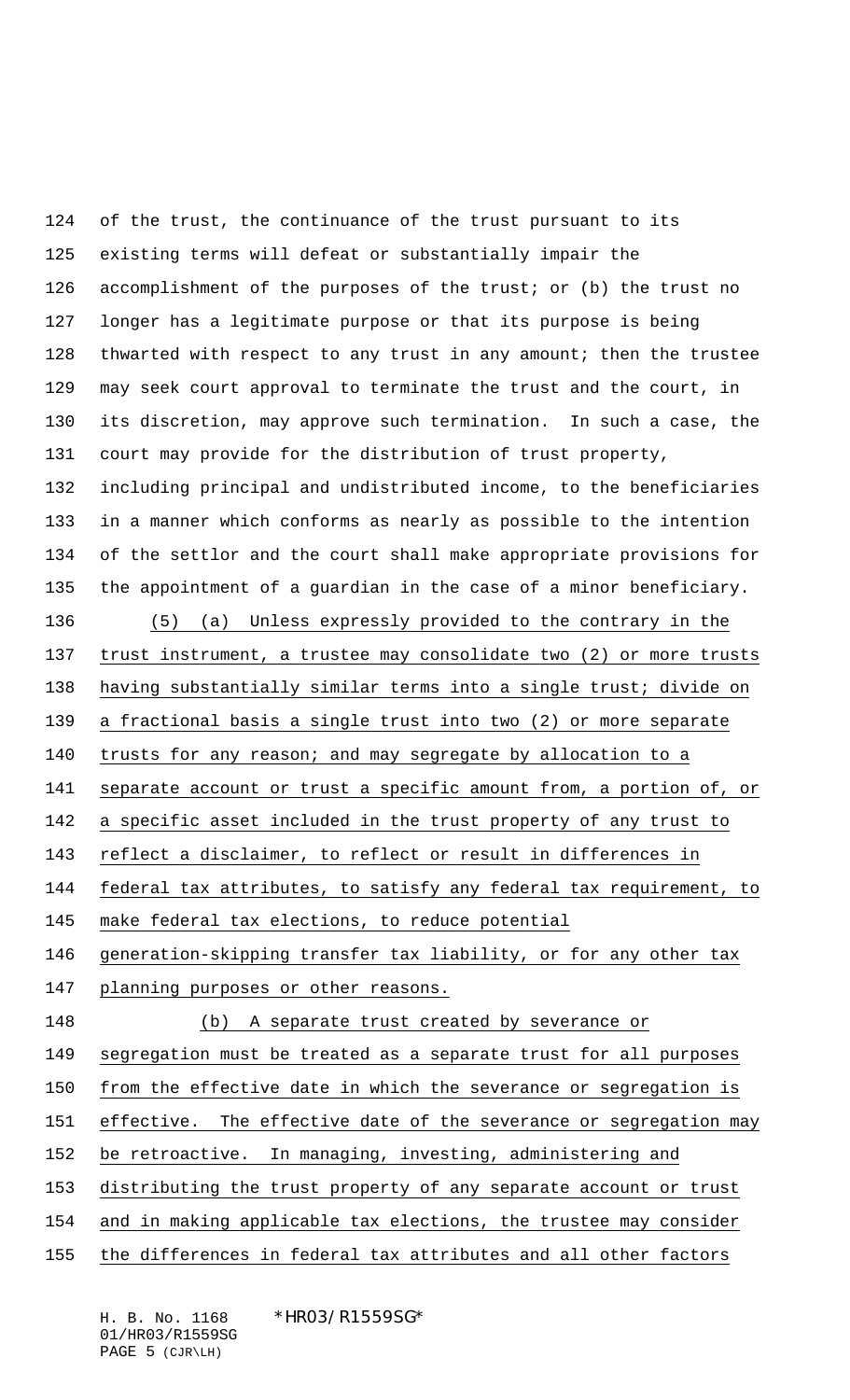H. B. No. 1168 \*HR03/R1559SG\* 01/HR03/R1559SG the trustee believes pertinent and may make disproportionate distributions from the separate trusts or accounts created. (c) A trust or account created by consolidation, severance or segregation under this subsection (5) must be held on terms and conditions that are substantially equivalent to the terms of the trust before consolidation, severance or segregation so that the aggregate interests of each beneficiary are substantially equivalent to the beneficiary's interests in the trust or trusts before consolidation, severance or segregation. In determining whether a beneficiary's aggregate interests are substantially equivalent, the trustee shall consider the economic value of those interests to the extent they can be valued, considering actuarial factors as appropriate. If a beneficiary's interest cannot be valued with any reasonable degree of certainty because of the nature of the trust property, the terms of the trust, or other reasons, the trustee shall base the determination 172 upon such other factors as are reasonable and appropriate under the facts and circumstances applicable to that particular trust, including the purposes of the trust. Provided, however, the terms of any trust before consolidation, severance or segregation which permit qualification of that trust for an applicable federal tax deduction, exclusion, election, exemption, or other special federal tax status must remain identical in the consolidated trust or in each of the separate trusts or accounts created by severance 180 or segregation. (d) A trustee who acts in good faith is not liable to any person for taking into consideration differences in federal tax attributes and other pertinent factors in administering trust property of any separate account or trust, in making tax elections, and making distributions pursuant to the terms of the separate trust. (e) Income earned on a consolidated or severed or segregated amount, portion, or specific asset after the

PAGE 6 (CJR\LH)